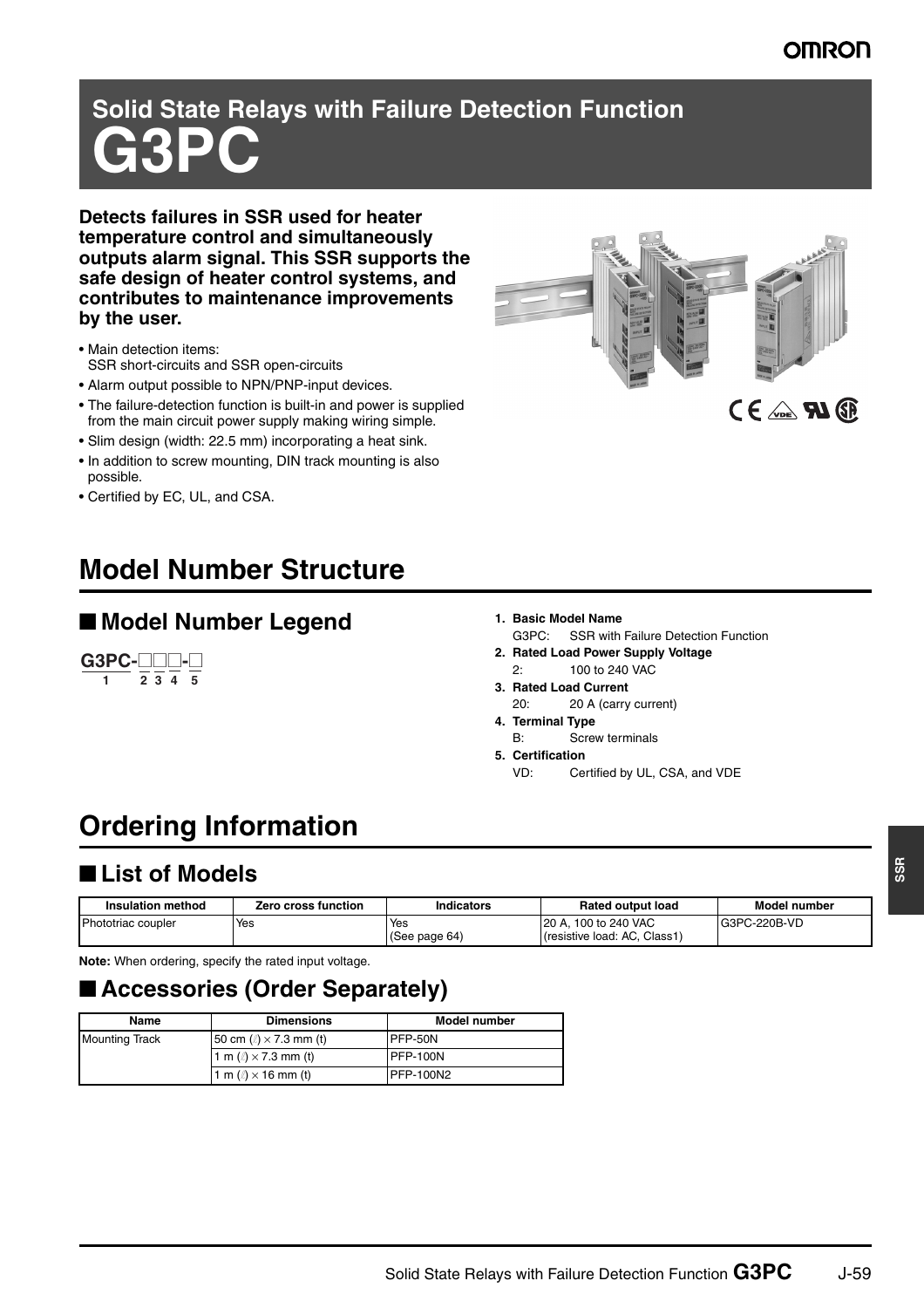# **Specifications**

# ■ **Ratings (at an Ambient Temperature of 25°C)**

## **Detection Power Supply**

| Rated power supply voltage | 100 to 240 VAC (50/60 Hz)  |
|----------------------------|----------------------------|
| Operating voltage range    | 75 to 264 VAC (50/60 Hz)   |
| Current consumption        | 15 mA AC max. (at 200 VAC) |

## **Operating Circuit**

| Input method                     | Voltage input                         |
|----------------------------------|---------------------------------------|
| Rated input voltage              | 12 to 24 VDC                          |
| Operating input voltage<br>range | 9.6 to 30 VDC                         |
| Must operate voltage             | 9.6 VDC max.                          |
| Must release voltage             | 1 VDC min.                            |
| Input current                    | 7 mA DC max. (at rated input voltage) |

## **Main Circuit**

| Rated load voltage                                  | 100 to 240 VAC (50/60 Hz) |
|-----------------------------------------------------|---------------------------|
| Operating voltage range                             | 75 to 264 VDC (50/60 Hz)  |
| Rated carry current                                 | 20 A $(Ta = 40)$          |
| Minimum load current                                | 0.1A                      |
| Inrush current resistance (peak value)              | 220 A (60 Hz, 1 cycle)    |
| Permissible (I <sup>2</sup> t)                      | 260 A <sup>2</sup> s      |
| Applicable load<br>(with Class-1 AC resistive load) | 4 kW (at 200 VAC)         |

## **Alarm Output**

| Output OFF collector voltage | 30 VDC max.                    |
|------------------------------|--------------------------------|
| Maximum carry current        | 0.1A                           |
| Output form                  | Independent NPN open collector |

# ■ **Characteristics**

| <b>Operate time</b>          |                            | $1/2$ of load power source cycle + 1 ms max.                      |                                                                  |                                                                                                    |  |  |
|------------------------------|----------------------------|-------------------------------------------------------------------|------------------------------------------------------------------|----------------------------------------------------------------------------------------------------|--|--|
| <b>Release time</b>          |                            | $1/2$ of load power source cycle $+1$ ms max.                     |                                                                  |                                                                                                    |  |  |
| <b>Main circuit</b>          | Output ON voltage drop     | $1.6$ V rms max.                                                  |                                                                  |                                                                                                    |  |  |
|                              | <b>OFF leakage current</b> | 10 mA max. (at 200 VAC)                                           |                                                                  |                                                                                                    |  |  |
| <b>Alarm output</b>          | Output ON voltage drop     | $1.5V$ max.                                                       |                                                                  |                                                                                                    |  |  |
|                              | <b>OFF leakage current</b> | $0.1$ mA max.                                                     |                                                                  |                                                                                                    |  |  |
| <b>Insulation resistance</b> |                            |                                                                   | 100 $M\Omega$ min. (at 500 VDC)                                  |                                                                                                    |  |  |
| Dielectric strength          |                            |                                                                   | 2.500 VAC, 50/60 Hz for 1 min                                    |                                                                                                    |  |  |
| <b>Vibration resistance</b>  |                            |                                                                   | Destruction: 10 to 55 to 10 Hz, 0.35-mm single amplitude         |                                                                                                    |  |  |
| <b>Shock resistance</b>      |                            |                                                                   | Destruction: 294 m/s <sup>2</sup>                                |                                                                                                    |  |  |
| <b>Ambient temperature</b>   |                            |                                                                   | Operating: -20 to $60^{\circ}$ C (with no icing or condensation) |                                                                                                    |  |  |
|                              |                            | Storage: -30 to 70°C (with no icing or condensation)              |                                                                  |                                                                                                    |  |  |
| <b>Ambient humidity</b>      |                            | 45% to 85%                                                        |                                                                  |                                                                                                    |  |  |
| Weight                       |                            | Approx. 300 q                                                     |                                                                  |                                                                                                    |  |  |
| <b>Certified standards</b>   |                            | UL508, CSA22.2 No. 14, EN60947-4-3 (IEC947-4-3); Certified by VDE |                                                                  |                                                                                                    |  |  |
| <b>EMC</b>                   |                            | Emission<br>Immunity                                              | <b>ESD</b>                                                       | EN55011 Group 1 Class B<br>IEC947-4-3, EN61000-4-2<br>4 kV contact discharge<br>8 kV air discharge |  |  |
|                              |                            | Immunity                                                          | Electromagnetic                                                  | IEC947-4-3, EN61000-4-3<br>10 V/m (80 MHz to 1 GHz)                                                |  |  |
|                              |                            | Immunity                                                          | <b>EFT</b>                                                       | IEC947-4-3, EN61000-4-4<br>2 kV AC power-signal line                                               |  |  |
|                              |                            | Immunity                                                          | Surge transient                                                  | IEC947-4-3, EN61000-4-5<br>2 kV                                                                    |  |  |
|                              |                            | Immunity                                                          | RF disturbance                                                   | IEC947-4-3, EN61000-4-6<br>10 V (0.15 to 80 MHz)                                                   |  |  |
|                              |                            | Immunity                                                          | <b>Dips</b>                                                      | IEC947-4-3. EN61000-4-11                                                                           |  |  |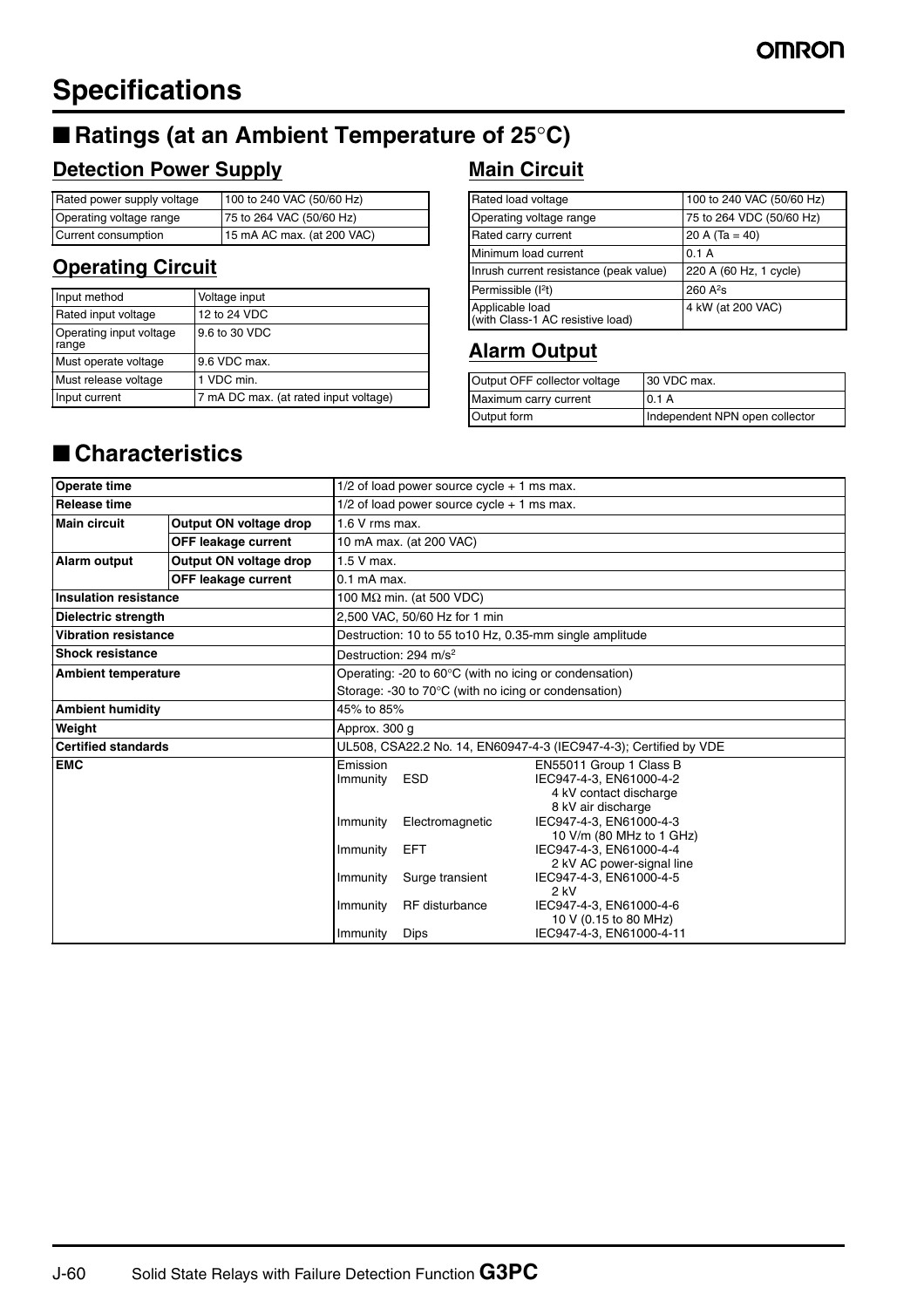# **Engineering Data**

#### **Input Voltage vs. Input Current Input Voltage vs. Input Impedance**

### **Load Current vs. Ambient Temperature**

#### **One Cycle Surge Current: Non-repetitive**





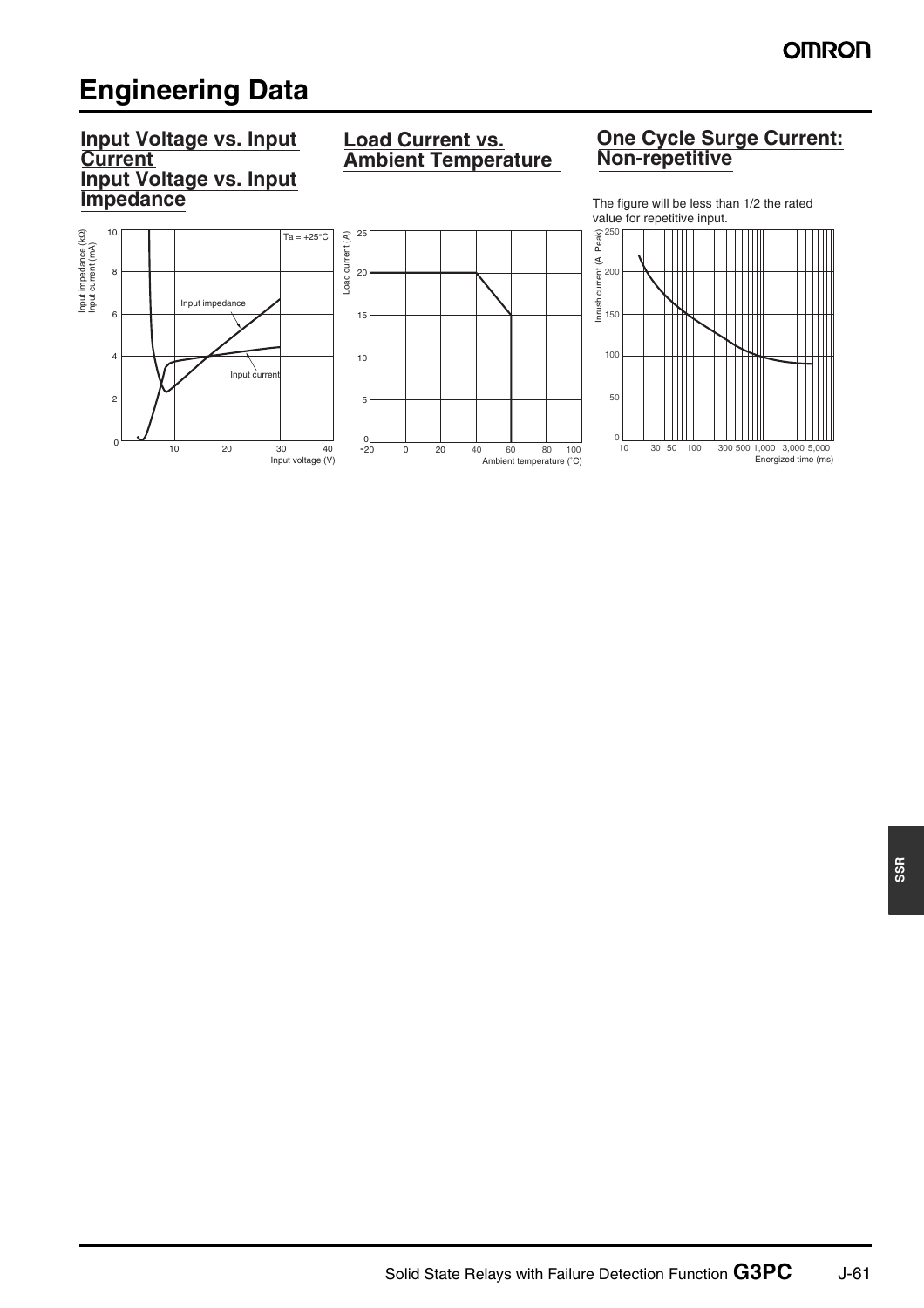# ■ Failure Detection Function

#### **Conditions for SSR Failure Detection**

| <b>Failure mode</b><br>(See note 1.)     | Operating input (between<br>terminals A1 and A2) | <b>Detection time</b>      | Alarm display<br>(See note 3.) | Alarm display (between<br>terminals X1 and X2)<br>(See note 3.) |
|------------------------------------------|--------------------------------------------------|----------------------------|--------------------------------|-----------------------------------------------------------------|
| <b>SSR</b> short-circuit                 | OFF                                              | $0.5$ s max. (See note 2.) | Red                            | Open collector transistor                                       |
| <b>SSR half-wave short-circuit   OFF</b> |                                                  |                            |                                | output                                                          |
| SSR open-circuit                         | ON                                               |                            |                                |                                                                 |
| SSR half-wave open-circuit   ON          |                                                  |                            |                                |                                                                 |

**Note: 1.** The contents of each of the above failure modes is as follows:

SSR short-circuit: SSR output circuit remains in the ON state.

SSR half-wave short-circuit: SSR output circuit remains in the ON state in one direction.

SSR open-circuit: SSR output circuit remains in the OFF state.

SSR half-wave open-circuit: SSR output circuit remains in the OFF state in one direction.

In addition to the failure modes listed above, detection of circuit disconnections for the load circuit is also possible. (As a rough guide, circuit disconnection will be detected if the load impedance is greater than or equal to 1 MΩ.)

- **2.** The same power supply is used for both the detection and for the output circuit and so detection is not performed during power interruptions.
- **3.** If power supply (terminal 3) is in the open state, the SSR will still turn ON and OFF in the same way but the failure detection function and alarm display will not operate properly.

#### **Connection Diagrams (Main Circuit)**

The following diagrams show the applicable load connection configurations for SSR failure detection.

**Single Phase 3-phase Star** 

**Connection**

**3-phase Delta Connection (3-phase, 2-wire Switching)**

**3-phase V Connection**







- **Note: 1.** With 3-phase connection, so that the power supply voltage is applied between the G3PC's terminals 1/L1 and 3, connect the desired phase to terminal 3.
	- **2.** Above mentioned products are 200V only. They are not suitable for three-phase 400V, but for three-phase 220V only.

#### **Timing Chart**

Heater

|                                                                   |                 |                  | SSR failure detection |                   |                  | Circuit disconnection detection on the load side |                            |                   |
|-------------------------------------------------------------------|-----------------|------------------|-----------------------|-------------------|------------------|--------------------------------------------------|----------------------------|-------------------|
| Main circuit power                                                | SSR ON normally | SSR OFF normally | SSR short-circuit     | Reset (See note.) | SSR open-circuit | Reset (See note.)                                | Load circuit disconnection | Reset (See note.) |
| supply (load side)                                                |                 |                  |                       |                   |                  |                                                  |                            |                   |
|                                                                   |                 |                  |                       |                   |                  |                                                  |                            |                   |
| Operating input<br>(between terminals<br>$\overline{A}$ 1 and A2) |                 |                  |                       |                   |                  |                                                  |                            |                   |
|                                                                   |                 |                  |                       |                   |                  |                                                  |                            |                   |
| Input LED<br>(yellow)                                             |                 |                  |                       |                   |                  |                                                  |                            |                   |
|                                                                   |                 |                  |                       |                   |                  |                                                  |                            |                   |
| Load current                                                      |                 |                  |                       |                   |                  |                                                  |                            |                   |
|                                                                   |                 |                  |                       |                   |                  |                                                  |                            |                   |
| RDY/ALM LED<br>(Green: $\Box$ ; Red: $\Box$ )                     |                 |                  |                       |                   |                  |                                                  |                            |                   |
| Alarm output                                                      |                 |                  |                       |                   |                  |                                                  |                            |                   |
| (between terminals<br>$X1$ and $X2$ )                             |                 |                  |                       |                   |                  |                                                  |                            |                   |

**Note:** After failure detection, if the detection conditions differ to the conditions given under *Conditions for SSR Failure Detection*, alarm output is reset.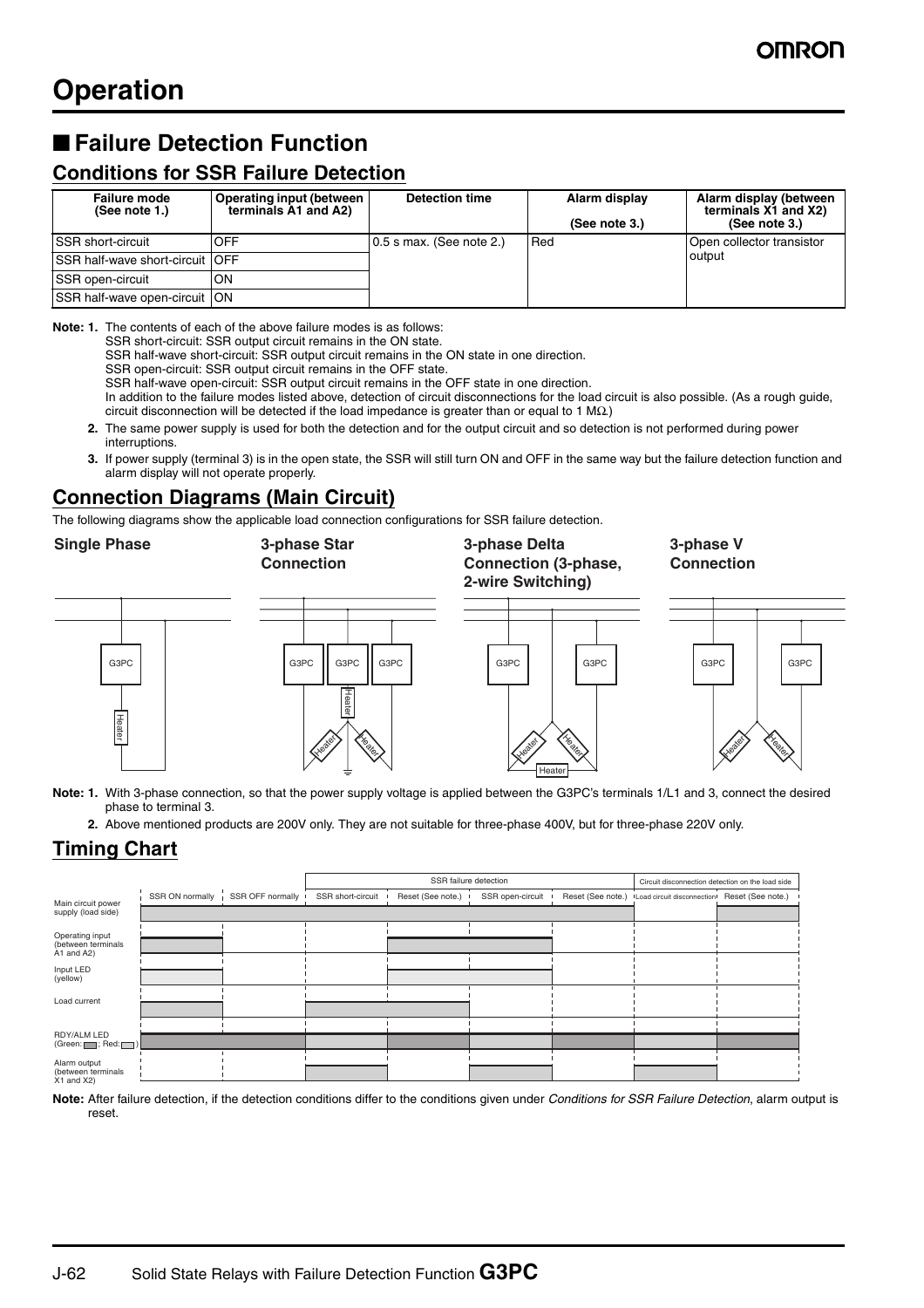# **OMRON**

# **Dimensions**

#### **G3PC-220B-VD**





**Note** The above diagram is for when the terminal cover is open.

#### **Mounting Holes**



**Note** The above diagram is for when the terminal cover is closed.

## **Accessories (Order Separately)**

**Mounting Tracks PFP-100N, PFP-50N PFP-100N2**



**Note** Values in parentheses indicate dimensions for the PFP-50N.

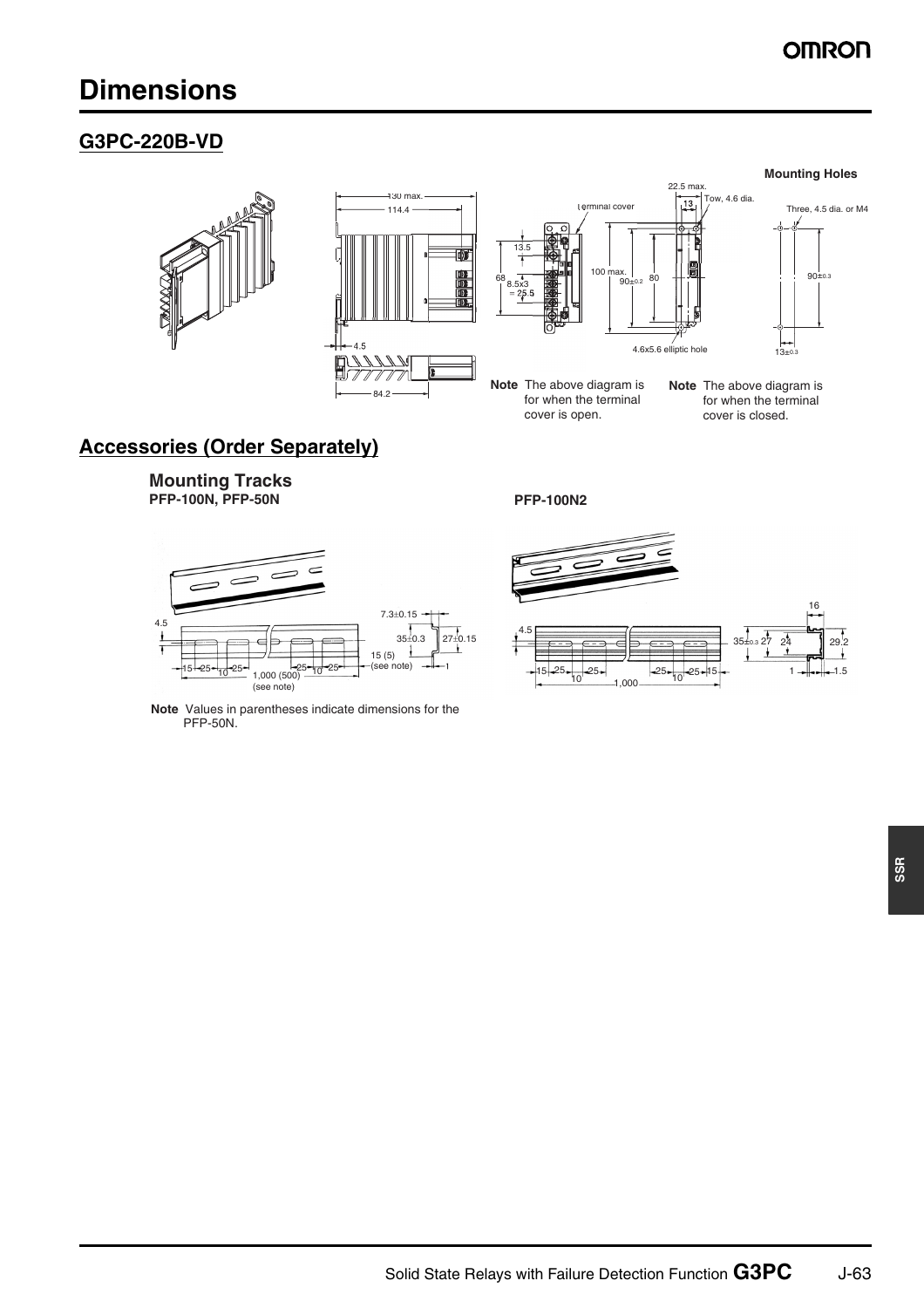# **Installation**

# ■ **External Specifications**

### **Terminal Arrangement**

| <b>Terminal name</b>                         | <b>Terminal number</b> | <b>Screw size</b> |
|----------------------------------------------|------------------------|-------------------|
| Main circuit terminals<br>(output)           | 1/L1, 2/T1             | M4                |
| Detection power sup-<br>ply terminal (input) | 3                      |                   |
| Operating circuit ter-<br>minals (input)     | A1, A2                 | M3.5              |
| Alarm output termi-<br>nals (output)         | X1, X2                 |                   |

#### **Indicators**

| Name              | Symbol       | Color  | Meaning                                                            |
|-------------------|--------------|--------|--------------------------------------------------------------------|
| Status indicators | <b>RDY</b>   | Green  | SSR normal                                                         |
|                   | <b>ALM</b>   | Red    | SSR failure detection<br>and circuit<br>disconnection<br>detection |
| Input indicator   | <b>INPUT</b> | Yellow | Operating                                                          |

**Note:** The same indicator is used as both the power supply indicator and the alarm indicator.

# ■ **Connection Example**



Note: 1. If the detection power supply terminal (terminal 3) is not connected, failure detection is not performed and so be sure to connect this terminal.

- **2.** If the load is connected to terminal 1/L1, failure detection may not operate correctly and so connect the load to terminal 2/T1.
- **3.** With inductive loads (relay coil, etc.), connect back-current prevention diodes to both sides of the load.

#### **Appearance**

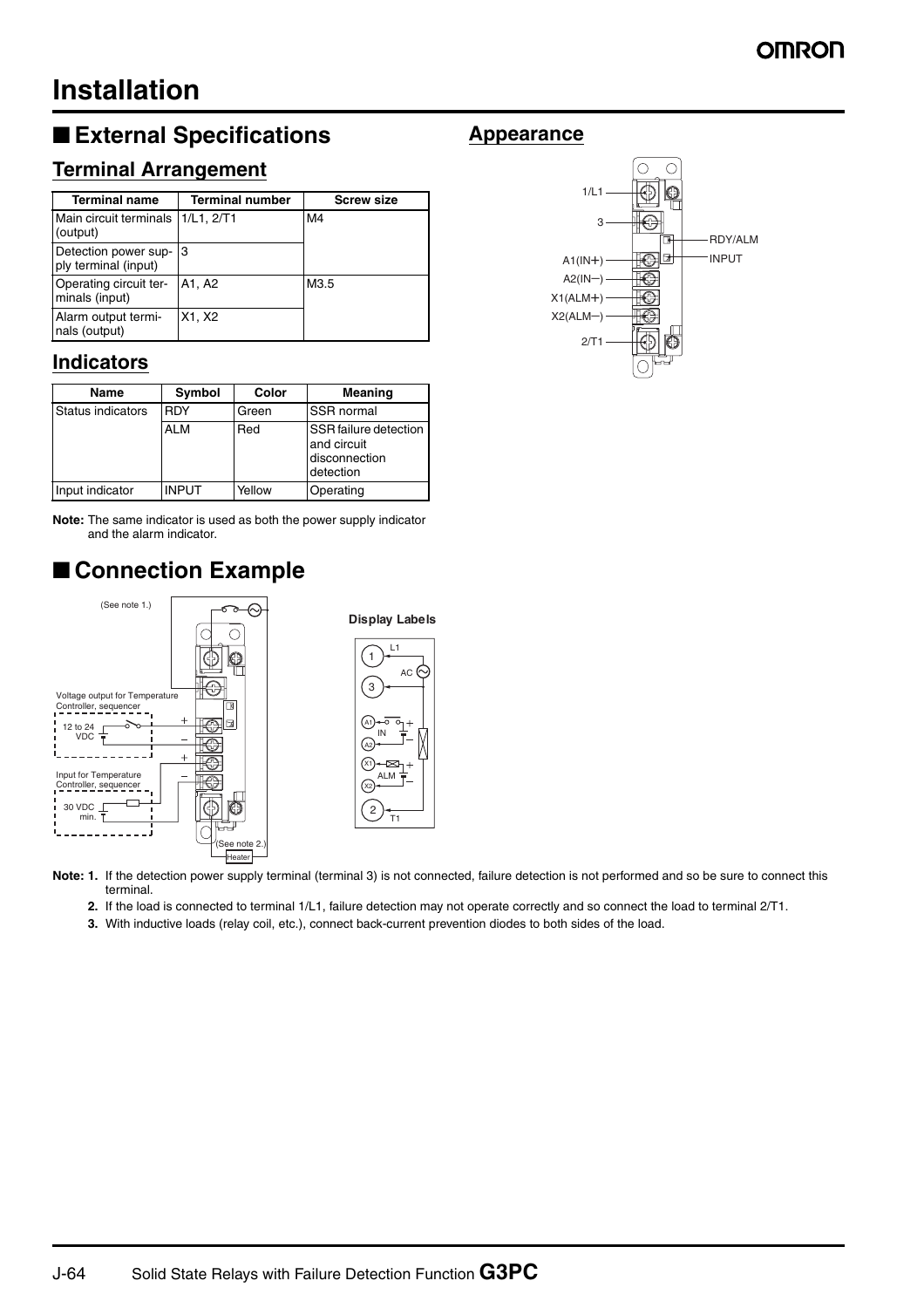# **Safety Precautions**

## ■ **Precautions for Correct Use**

Please observe the following precautions to prevent failure to operate, malfunction, or undesirable effect on product performance.

#### **Mounting Method**

#### **DIN Track Mounting**

When mounting to a DIN track, mount the G3PC until it clicks into place, otherwise it become loose during use and fall. Fix both ends with end plates.

#### **Panel Mounting**

When mounting directly to a panel, observe the following conditions: Screw diameter: M4

Tightening torque: 0.98 to 1.47 N·m

#### **Vertical Mounting Horizontal Mounting**



Panel

**Note:** Use the G3PC at a load current of 50% of the rated load current when it is mounted horizontally.

#### **Close Mounting**



**Note:** Use the G3PC at a load current of 80% of the rated load current when it is mounted side by side.

#### **Wiring**

**•** When using crimp terminals, observe the terminal clearances shown below.



- **•** Make sure that all lead wires are of a thickness appropriate for the current.
- **•** The output terminals are charged, and touching them may result in electric shock, even when the G3PC is OFF. Separate the outputs from the power supply by installing a circuit-breaker at a higher level in the circuit.

### **Tightening Torque**

Be sure to tighten the screws to the specified torques given below. Not doing so may result in malfunction.

| <b>Terminal number</b> | <b>Screw terminal</b><br>diameter | <b>Tightening torque</b>    |
|------------------------|-----------------------------------|-----------------------------|
| A1, A2, X1, X2         | M3.5                              | $10.59$ to 1.18 N $\cdot$ m |
| 1/L1, 2/T1, 3          | M4                                | $0.98$ to 1.47 N $\cdot$ m  |